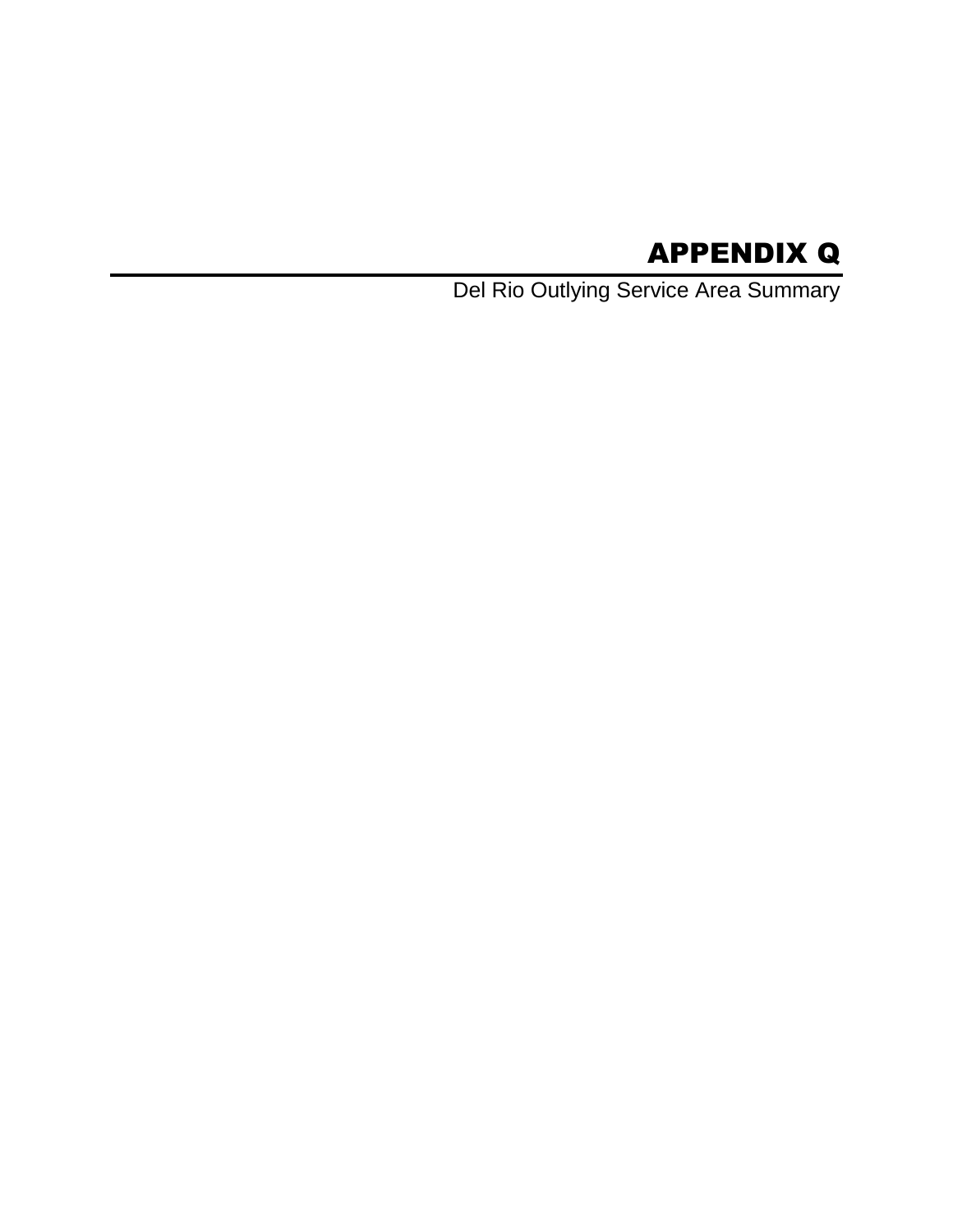



# **TECHNICAL MEMORANDUM**

| DATE:           | August 23, 2017                                                              | Project No.: 418-02-14-36<br><b>SENT VIA: EMAIL</b> |
|-----------------|------------------------------------------------------------------------------|-----------------------------------------------------|
| TO:             | Tamorah Bryant, City of Modesto                                              |                                                     |
| CC:             | Miguel Alvarez, City of Modesto                                              |                                                     |
| FROM:           | Roberto Vera, PE, RCE #83500<br>Amy Kwong, PE, RCE #73213                    |                                                     |
|                 | REVIEWED BY: Elizabeth Drayer, PE, RCE #46872                                |                                                     |
| <b>SUBJECT:</b> | City of Modesto – Water Master Plan<br>Del Rio Outlying Service Area Summary |                                                     |

The City of Modesto (City) serves a number of outlying service areas that are detached from the City's contiguous water service area and water system. One of these outlying service areas includes Del Rio, which is a census-designated place (CDP). The last water system evaluation performed for the City's Del Rio water service area was performed for the  $2010$  Engineer's Report<sup>1</sup>. Since then, there have been few changes to the water system serving the Del Rio service area. This technical memorandum (TM) summarizes the updated annual water production and recommended facility improvements for the Del Rio service area based on the evaluation previously performed for the 2010 Engineer's Report.

This TM is organized into the following sections:

- Service Area Description
- Existing Water Production
- Projected Buildout Water Production
- Recommended Water System Improvements

 $\overline{a}$ 

<sup>&</sup>lt;sup>1</sup> City of Modesto's 2010 Water System Engineer's Report Evaluation of the Existing and Buildout Water System for the Del Rio Outlying Service Area, March 30, 2010, West Yost Associates.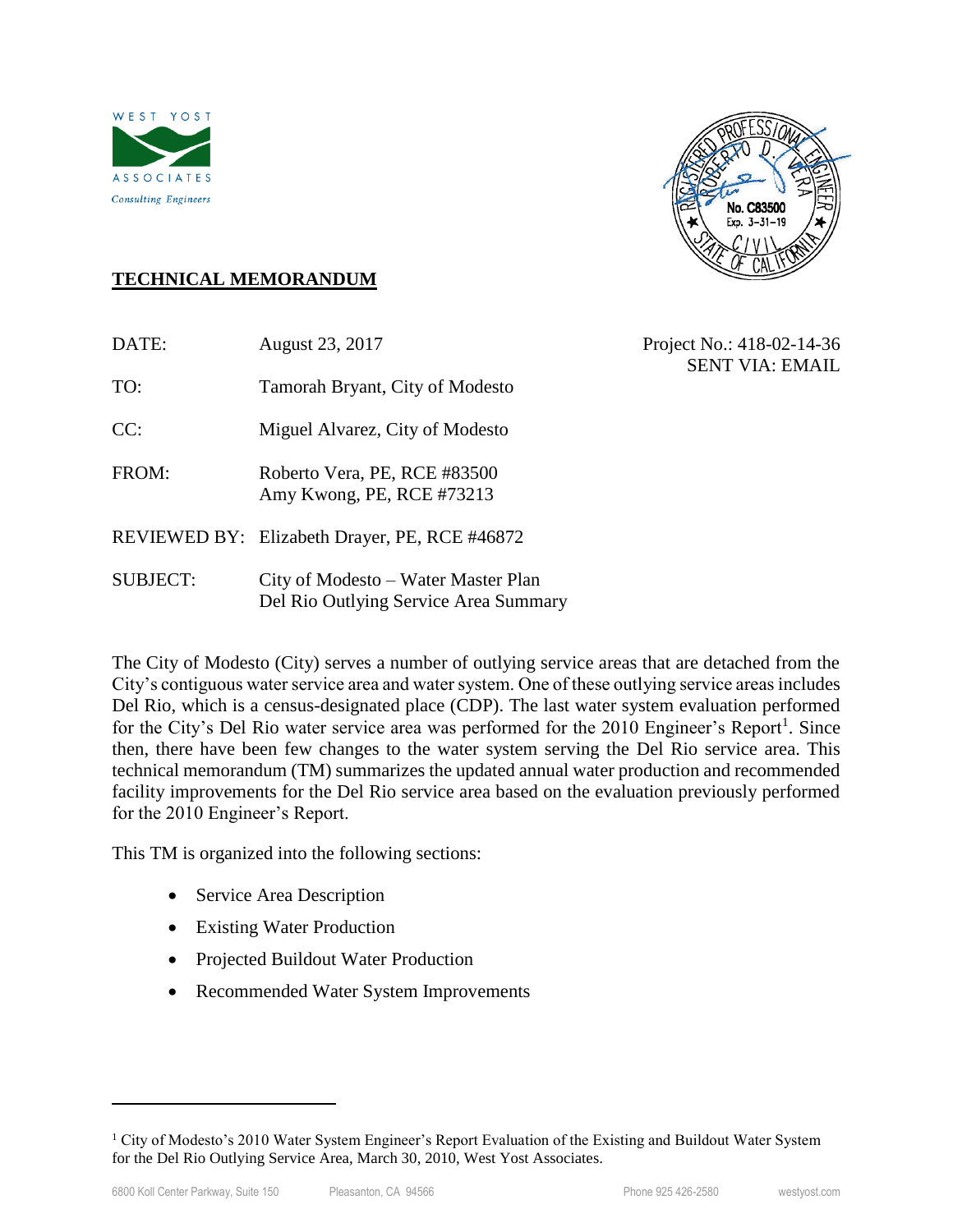#### **SERVICE AREA DESCRIPTION**

Del Rio is located approximately 4 miles north of the City of Modesto. Figure 1 shows the Del Rio water service area boundary, existing groundwater production facilities, and existing pipelines. Currently, there are no interconnections with any other water systems. However, the City's contiguous water system is within four miles and the possibility of interconnecting these two independent water systems should be explored to provide water supply reliability to Del Rio.

The Del Rio service area is approximately 540 acres, primarily residential, and is considered to be approximately 57 percent<sup>2</sup> developed. The future areas of development in the Del Rio service area are located primarily in the east and southwest with a small amount of infill development. As discussed in Appendix D of this Master Plan, there are also areas (approximately 70 acres) that are currently privately served, but were assumed to require water service from the City at buildout. These areas are shown on Figure 1.

The Del Rio service area was originally provided with water service by the Del Este Water Company, but in the mid 1990's the City acquired the Del Este Water Company and began providing water service.

### **EXISTING WATER PRODUCTION**

The Del Rio water service area includes three wells (Wells 271, 282, and 289), no storage tanks, and approximately 39,900 linear feet of water distribution pipelines. Existing pipelines vary in size from 4 to 10 inches in diameter and are constructed of steel or polyvinyl chloride (PVC). Table 1 summarizes the key characteristics of the existing pipelines within the Del Rio service area. The Del Rio water system has been fully metered since 2003.

| Table 1. Summary of Pipeline Lengths by Diameter in the Del Rio Service Area <sup>(a)</sup>                             |                              |                               |                                   |  |  |  |
|-------------------------------------------------------------------------------------------------------------------------|------------------------------|-------------------------------|-----------------------------------|--|--|--|
| Pipe Diameter,<br><i>inches</i>                                                                                         | Length of Pipelines,<br>feet | Length of Pipelines,<br>miles | Percent of<br><b>Water System</b> |  |  |  |
| 4                                                                                                                       | 310                          | 0.1                           | 0.78                              |  |  |  |
| 6                                                                                                                       | 4,729                        | 0.9                           | 11.85                             |  |  |  |
| 8                                                                                                                       | 15,101                       | 2.9                           | 37.85                             |  |  |  |
| 10                                                                                                                      | 19,761                       | 3.7                           | 49.53                             |  |  |  |
| <b>Total</b>                                                                                                            | 39,901                       | 7.6                           | 100                               |  |  |  |
| (a)<br>Based on input by Del Rio staff in 2012 and the hydraulic model submitted as part of the 2010 Engineer's Report. |                              |                               |                                   |  |  |  |

Table 2 provides a summary of the Del Rio service area's annual water production from 2009 to 2015. As noted above, there are some parcels in the Del Rio service area that are served by private groundwater wells.

 $\overline{a}$ 

<sup>&</sup>lt;sup>2</sup> The area developed remains the same as the 2010 Engineer's Report based on the current water production in Del Rio.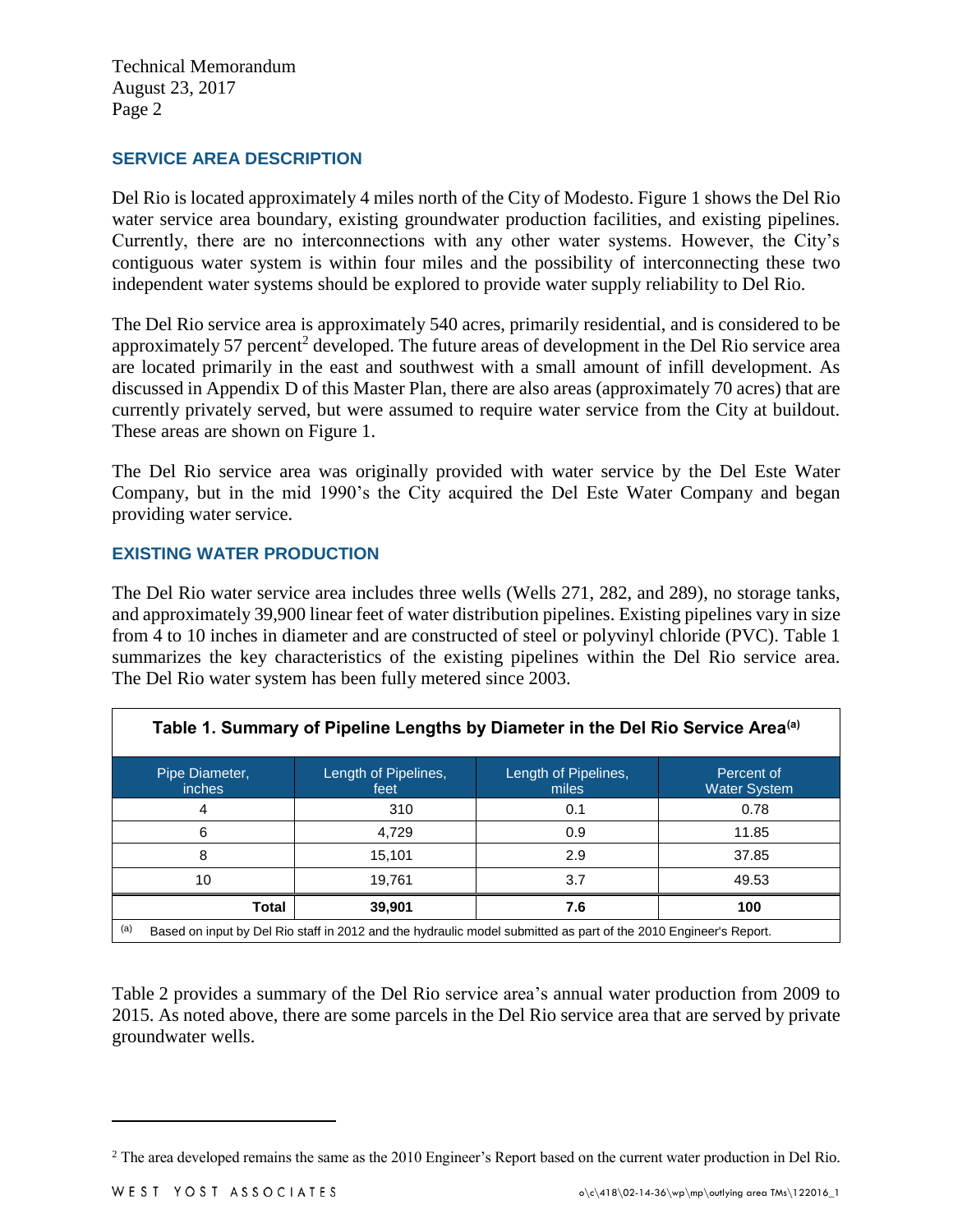| Table 2. Summary of Del Rio Service Area Annual Production from 2009 to 2015 <sup>(a)</sup>                     |                                      |            |                  |                         |     |      |
|-----------------------------------------------------------------------------------------------------------------|--------------------------------------|------------|------------------|-------------------------|-----|------|
|                                                                                                                 | <b>Well 271,</b><br><b>Well 282.</b> |            | <b>Well 289,</b> | <b>Total Production</b> |     |      |
| Year                                                                                                            | gallons                              | gallons    | gallons          | gallons                 | af  | mgd  |
| 2009                                                                                                            | 1.355.060                            | 47.196.673 | 175.336.083      | 223.887.815             | 687 | 0.61 |
| 2010                                                                                                            | 1,434,131                            | 46.840.934 | 154,755,316      | 203.030.381             | 623 | 0.56 |
| 2011                                                                                                            | 5,974,532                            | 39,919,651 | 146,342,152      | 192,236,334             | 590 | 0.53 |
| 2012                                                                                                            | 8,856,445                            | 63,407,124 | 136,240,949      | 208,504,518             | 640 | 0.57 |
| 2013                                                                                                            | 5,968,797                            | 53,871,760 | 176.764.764      | 236,605,321             | 726 | 0.65 |
| 2014                                                                                                            | 6,512,162                            | 42,702,690 | 162,634,602      | 211,849,455             | 650 | 0.58 |
| 2015                                                                                                            | 3,275,562                            | 44,314,136 | 140,527,240      | 188,116,937             | 577 | 0.52 |
| (a)<br>Data provided by City staff in March 2016, from the file "monthly well flow totals 2002 to present xls". |                                      |            |                  |                         |     |      |

# **PROJECTED BUILDOUT WATER PRODUCTION**

In the 2010 Engineer's Report, the baseline water demand for the Del Rio service area was based on the average annual water production from 2001 through 2006 (approximately 695 af/yr). In this WMP, the existing baseline water demand for the Del Rio service area has been updated to represent the average annual water production from 2000 through 2013. Data from 2014 and 2015 were omitted from the average annual water production because the prolonged drought conditions have significantly reduced water use, which would not represent typical water use. As summarized in Appendix D of this Master Plan, the existing baseline water demand for the Del Rio service area has been updated to 693 af/yr, which is very similar to the existing water demand evaluated in the 2010 Engineer's Report.

In the 2010 Engineer's Report, the buildout water demand for the Del Rio service area was projected to be 1,456 af/yr. As shown in Table 3, the current projected buildout water demand for the Del Rio service area is 1,480 af/yr, which is approximately a 2 percent increase from the projection included in the 2010 Engineer's Report.

| Table 3. Projected Buildout Water Production for the Del Rio Service Area <sup>(a)</sup>                                                                                                                                                                                                                                                                                        |            |  |  |  |  |
|---------------------------------------------------------------------------------------------------------------------------------------------------------------------------------------------------------------------------------------------------------------------------------------------------------------------------------------------------------------------------------|------------|--|--|--|--|
| <b>Demand Component</b>                                                                                                                                                                                                                                                                                                                                                         | Demand, af |  |  |  |  |
| Residential <sup>(b)</sup>                                                                                                                                                                                                                                                                                                                                                      | 713        |  |  |  |  |
| Commercial                                                                                                                                                                                                                                                                                                                                                                      | 0          |  |  |  |  |
| <b>Future: Total</b>                                                                                                                                                                                                                                                                                                                                                            | 713        |  |  |  |  |
| Future: UAFW (10 percent)                                                                                                                                                                                                                                                                                                                                                       | 79         |  |  |  |  |
| <b>Future: Total with UAFW</b>                                                                                                                                                                                                                                                                                                                                                  | 792        |  |  |  |  |
| Existing: 2000-2013 Average Water Production                                                                                                                                                                                                                                                                                                                                    | 693        |  |  |  |  |
| Future: Meter Retrofit Savings <sup>(c)</sup>                                                                                                                                                                                                                                                                                                                                   | (5)        |  |  |  |  |
| <b>Existing and Future: Projected Water Production Required at</b>                                                                                                                                                                                                                                                                                                              | 1,480      |  |  |  |  |
| (a)<br>Source: Appendix D - Projected Water Demand (Outlying Service Areas), Table 5 of this Master Plan.<br>(b)<br>Calculated based on approximately 237.6 acres of vacant or privately served residential land and a residential unit demand<br>factor of 3.00 af/ac/yr. This includes areas (approximately 70 acres) that are currently privately served, but are assumed to |            |  |  |  |  |

require water service from the City at buildout.

 $^{(c)}$  Calculated based on flat account acreage and an estimated rate of water savings of 0.11 af/ac/yr.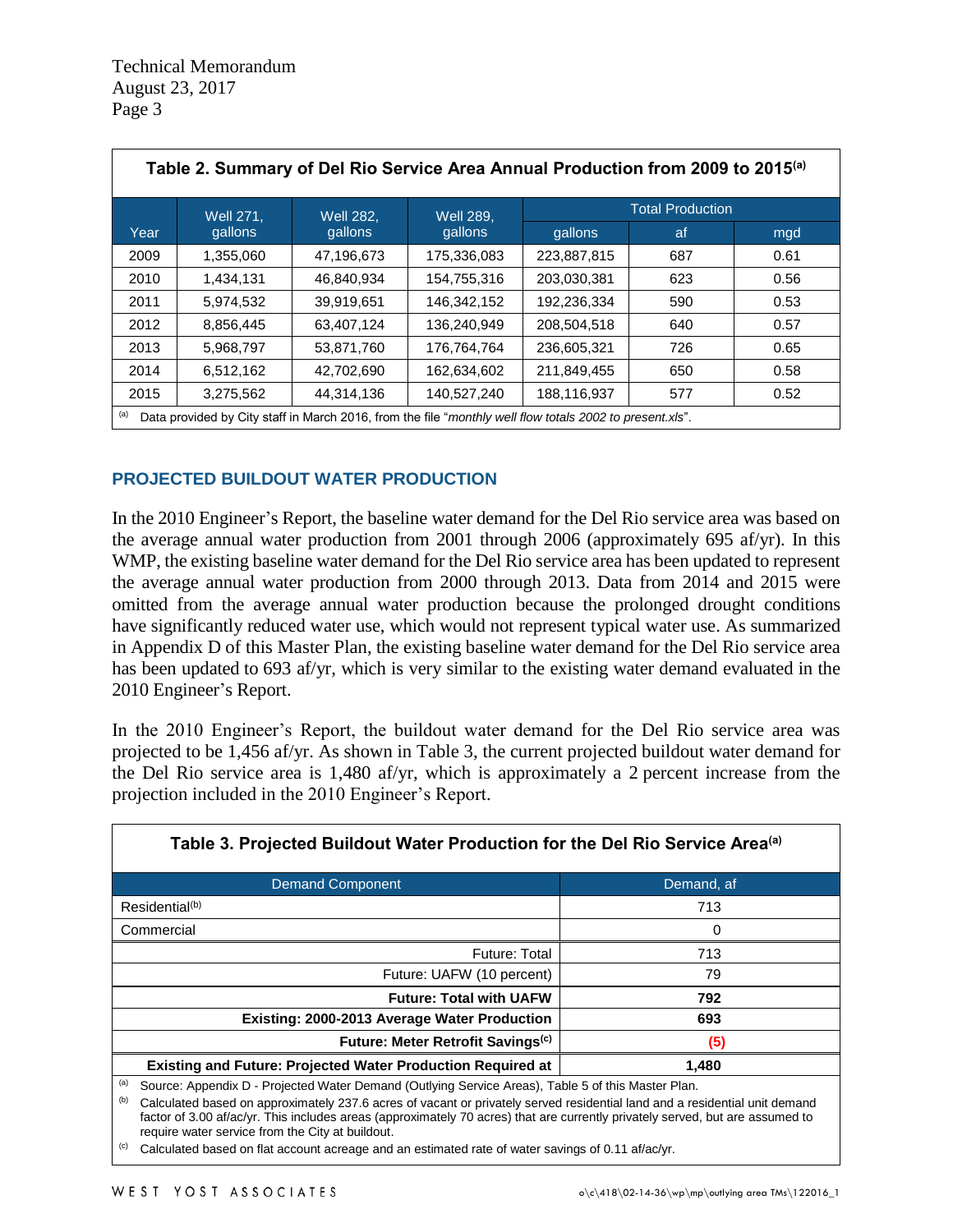#### **RECOMMENDED WATER SYSTEM IMPROVEMENTS**

Because the projected buildout water production for the Del Rio service area  $(1,480 \text{ af/yr})$  is similar to the buildout water demands that were evaluated in the 2010 Engineer's Report (1,456 af/yr), it was assumed that the recommended capital improvements from the 2010 Engineer's Report would still be applicable and are required to address water system deficiencies that were identified in the 2010 Engineer's Report. In addition, some of the recommended capital improvements were to address either fire flow or supply reliability deficiencies, which would be required regardless of the projected water demand. Therefore, the capital improvements identified for the Del Rio service area from the 2010 Engineer's Report will continue to be recommended in this WMP. However, locations for some of the facilities recommended from the 2010 Engineer's Report have been refined due to more recent planning and design studies.<sup>3</sup>

The recommended capital improvements to the existing Del Rio water system are shown on Figure 2 and include the following:

- Construct a replacement well for Well 271, with backup generator;
- Construct 850 linear feet of new 12-inch diameter pipeline from Replacement Well 271 to the existing distribution system;
- Construct a new well (with backup generator), with a pumping capacity of approximately 1,000 gpm (a proportionate share will be used and paid for by future users);
- Construct a new 0.23 MG storage tank and associated 2.4 mgd booster pump station (BPS) with backup generator;<sup>4</sup>
- Construct 2,600 linear feet of new 16-inch diameter transmission pipeline from the proposed tank, booster pump station, and well site to the existing distribution system (a proportionate share will be used and paid for by future users); and
- Construct 230 linear feet of new pipeline to address fire flow deficiencies.

 $\overline{a}$ 

 $3$  It should be noted that the City is currently in the design stages of the recommended replacement Well 271, new 1,000 gpm well, storage tank and associated booster pump station.

<sup>4</sup> The additional new well is now sited at the same site as the storage tank and booster pump station, and will be constructed so that it discharges directly into the tank. As a result, the booster pumping capacity of the recommended booster pump station has been expanded to access the anticipated 1,000 gpm supply from the well. Therefore, an additional 1,000 gpm in pumping capacity will need to be added to the previously recommended 1.0 mgd (695 gpm) of booster pumping capacity, for a total pump station capacity of 1,695 gpm (2.4 mgd). A proportionate share of this pump station expansion will be paid for by future users.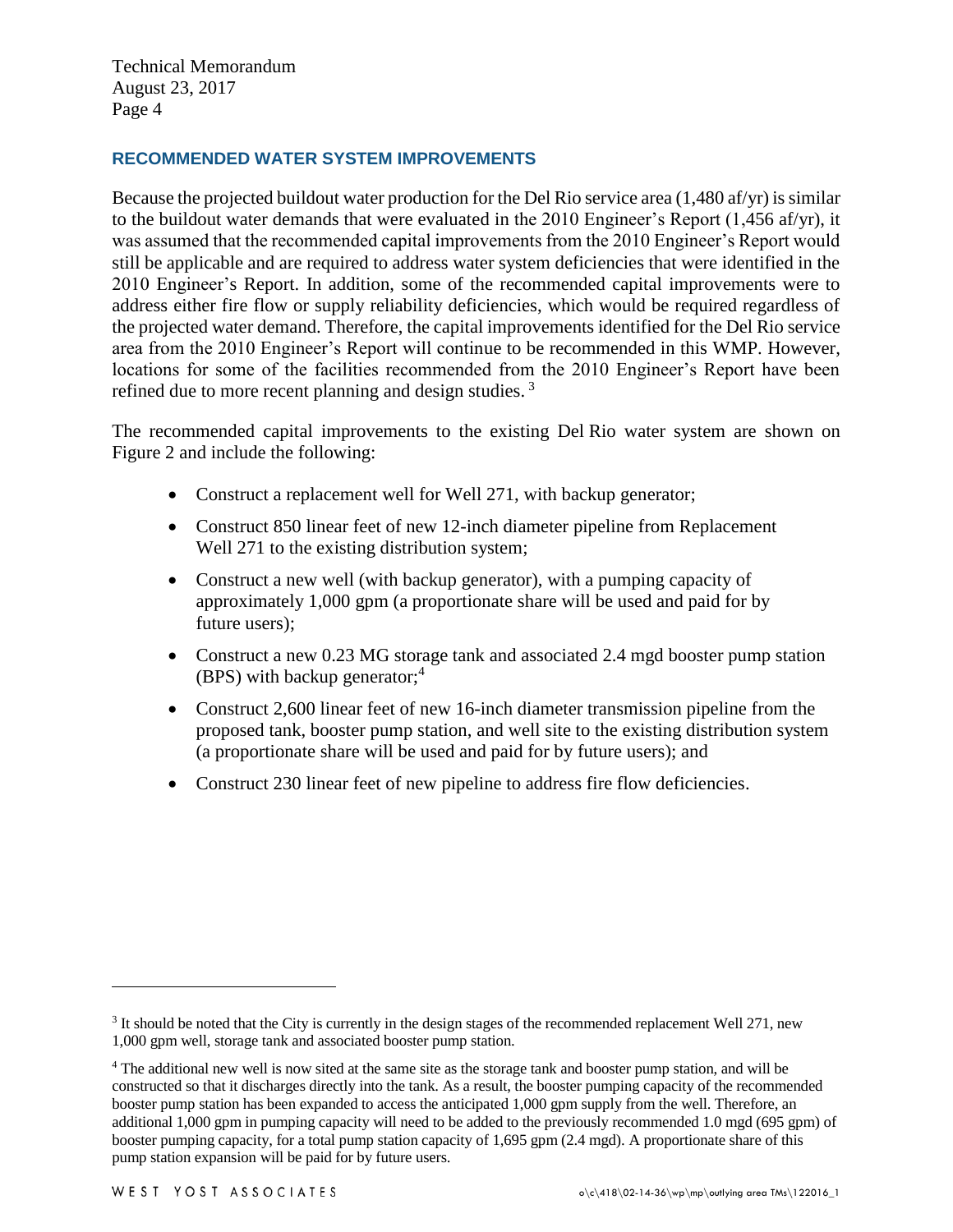As illustrated on Figure 3, buildout of the Del Rio service area will include expansion of the east and southwest regions of Del Rio. Approximately 14,120 linear feet of new pipelines are needed to serve these new development areas. The recommended capital improvements to the buildout Del Rio water system are shown on Figure 3 and include the following:

- Construct 14,120 linear feet of new 10-inch diameter pipelines to serve future customers;
- A proportionate share of the recommended 16-inch diameter transmission pipeline and new well; and
- Construct an additional 1.0 mgd in pumping capacity at the BPS located at the at-grade storage tank (total pumping capacity will be 3.4 mgd).

The costs of these new facilities were allocated to existing and future Del Rio water service customers based on their proportionate share. Because the existing and future water demands for the Del Rio service area have not changed significantly since the 2010 Engineer's Report, the cost distribution between existing and future customers is similar to the 2010 Engineer's Report. Tables 4 and 5 summarize the anticipated cost of the existing and buildout water system improvements, respectively.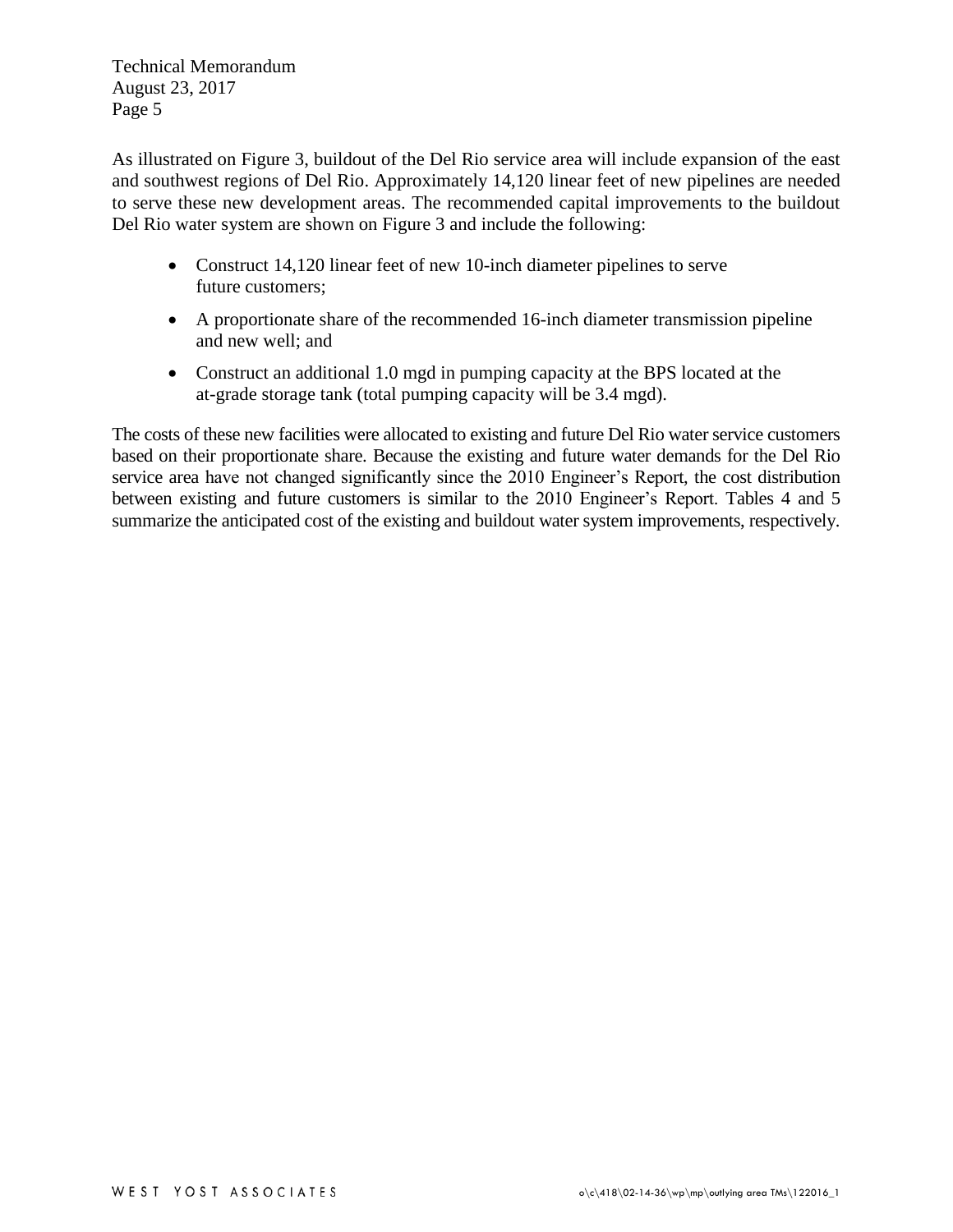| Table 4. Recommended CIP Program for Existing Del Rio Service Area <sup>(a)</sup> |                                              |                                                                                                  |      |           |                                |                          |
|-----------------------------------------------------------------------------------|----------------------------------------------|--------------------------------------------------------------------------------------------------|------|-----------|--------------------------------|--------------------------|
| Category<br><b>Number</b>                                                         | <b>CIP</b><br>Reason                         | Item                                                                                             | Unit | Quantity  | <b>Unit</b><br>Cost $(b)$ , \$ | Cost <sup>(c)</sup> , \$ |
| <b>Pipelines</b>                                                                  |                                              |                                                                                                  |      |           |                                |                          |
| 9                                                                                 | Fire Flow                                    | Install 8-inch pipeline<br>along Carver Road<br>between Riveroaks Drive<br>and Thunderbird Drive | LF   | 230       | 121                            | 28,000                   |
| 9                                                                                 | Supply                                       | Install 16-inch pipeline<br>from proposed tank site to<br>distribution system                    | LF   | 2.600     | 195                            | $254.000^{(d)}$          |
| 9                                                                                 | Supply                                       | Install 12-inch pipeline<br>from Replacement Well<br>271 to the distribution<br>system           | LF   | 850       | 162                            | 138,000                  |
|                                                                                   | <b>Storage Tank and Booster Pump Station</b> |                                                                                                  |      |           |                                |                          |
| 18                                                                                | Supply                                       | 0.23 MG storage tank                                                                             | LS   | 1         | 1,115,000                      |                          |
| 18                                                                                | Supply                                       | BPS (2.4 mgd)                                                                                    |      |           |                                | $1,115,000^{(e)}$        |
| Wells <sup>(f)</sup>                                                              |                                              |                                                                                                  |      |           |                                |                          |
| 10                                                                                | Supply                                       | New well with 1,000 gpm<br>capacity, backup<br>generator, and SCADA                              | LS   | 1         | 2,300,000                      | 1.150.000 <sup>(d)</sup> |
| 10                                                                                | Supply                                       | Replacement of Well 271<br>and backup generator                                                  | LS   | 1         | 2,300,000                      | 2,300,000                |
| Subtotal (Overall Program)                                                        |                                              |                                                                                                  |      | 4,985,000 |                                |                          |
| 50% Contingency & Other Costs <sup>(g)</sup>                                      |                                              |                                                                                                  |      |           | 2,493,000                      |                          |
| <b>Total Opinion of Probable Construction Cost</b>                                |                                              |                                                                                                  |      |           | 7,478,000                      |                          |

(a) Does not include site specific facilities. Actual pipeline configurations and well and tank / pump station locations could change when specific development plans become available.

(b) All unit prices presented in March 2017 dollars (San Francisco ENR Construction Cost Index = 11609.44). Unit prices based on combination of cost curves, construction cost guidelines and similar construction projects.

(c) Rounded to the nearest \$1,000.

(d) Cost based on existing system's proportionate share of the capacity of this required project (approximately 50%).

(e) The new well is now sited at the same site as the storage tank and booster pump station, and will be constructed so that it discharges directly into the tank. As a result, the booster pumping capacity of the recommended booster pump station has been expanded by 1.4 mgd to access the anticipated supply from the well. The cost for this pump station expansion is split equally between existing and future customers.

 $(f)$  Cost does not include cost of wellhead treatment or other facilities to meet water quality standards, if necessary. Well will be contained in a building to address security, visual, and noise needs.

(g) Soft cost and contingency mark-ups of 50% include: construction contingency (20%), engineering (10%), construction management (10%), and program implementation (10%).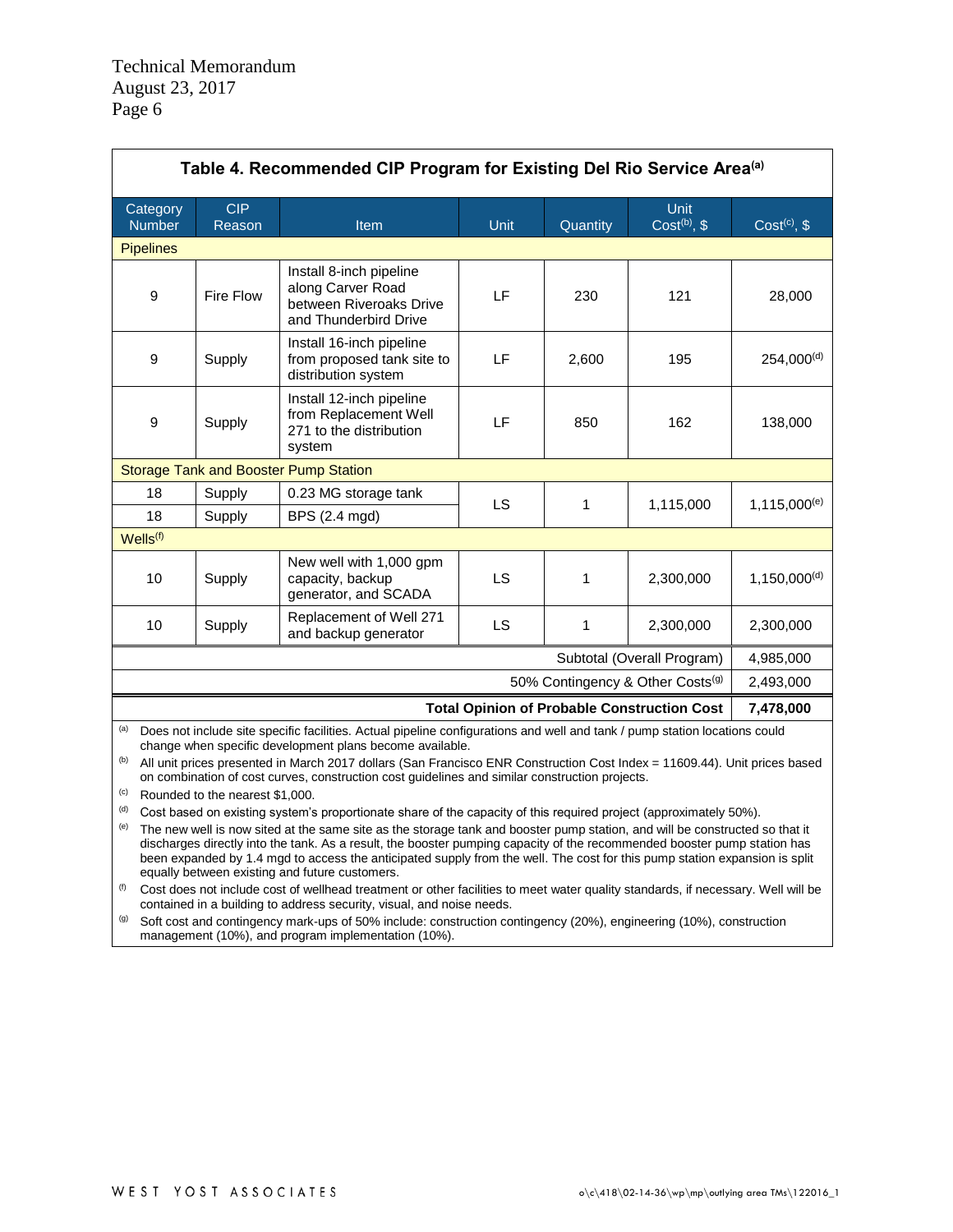| Table 5. Recommended CIP Program for Buildout Del Rio Service Area <sup>(a)</sup>                                                                                                                                                                                                                                                                                                                                                                                                                                                                                                               |                      |                                                                               |             |              |                                                    |                          |
|-------------------------------------------------------------------------------------------------------------------------------------------------------------------------------------------------------------------------------------------------------------------------------------------------------------------------------------------------------------------------------------------------------------------------------------------------------------------------------------------------------------------------------------------------------------------------------------------------|----------------------|-------------------------------------------------------------------------------|-------------|--------------|----------------------------------------------------|--------------------------|
| Category<br><b>Number</b>                                                                                                                                                                                                                                                                                                                                                                                                                                                                                                                                                                       | <b>CIP</b><br>Reason | Item                                                                          | <b>Unit</b> | Quantity     | Unit<br>Cost <sup>(b)</sup> , \$                   | Cost <sup>(c)</sup> , \$ |
| <b>Pipelines</b>                                                                                                                                                                                                                                                                                                                                                                                                                                                                                                                                                                                |                      |                                                                               |             |              |                                                    |                          |
| 9                                                                                                                                                                                                                                                                                                                                                                                                                                                                                                                                                                                               | Supply               | Install 16-inch pipeline<br>from proposed tank site to<br>distribution system | <b>LF</b>   | 2,600        | 195                                                | $254,000^{(d)}$          |
| 9                                                                                                                                                                                                                                                                                                                                                                                                                                                                                                                                                                                               | Grid                 | Install 10-inch future<br>development pipelines <sup>(e)</sup>                | LF          | 14,120       | 147                                                | 2,076,000                |
|                                                                                                                                                                                                                                                                                                                                                                                                                                                                                                                                                                                                 |                      | <b>Storage Tank and Booster Pump Station</b>                                  |             |              |                                                    |                          |
| 18                                                                                                                                                                                                                                                                                                                                                                                                                                                                                                                                                                                              | Supply               | BPS expansion (additional<br>1.0 mgd) for a total<br>capacity of 3.4 mgd      | LS          | $\mathbf{1}$ | 715,000                                            | 715,000 <sup>(f)</sup>   |
| Wells <sup>(g)</sup>                                                                                                                                                                                                                                                                                                                                                                                                                                                                                                                                                                            |                      |                                                                               |             |              |                                                    |                          |
| 10                                                                                                                                                                                                                                                                                                                                                                                                                                                                                                                                                                                              | Supply               | New well with 1,000 gpm<br>capacity, backup<br>generator, and SCADA           | <b>LS</b>   | $\mathbf{1}$ | 2,300,000                                          | $1,150,000^{(d)}$        |
|                                                                                                                                                                                                                                                                                                                                                                                                                                                                                                                                                                                                 |                      |                                                                               |             |              | Subtotal (Overall Program)                         | 4,195,000                |
|                                                                                                                                                                                                                                                                                                                                                                                                                                                                                                                                                                                                 |                      |                                                                               |             |              | 50% Contingency & Other Costs <sup>(h)</sup>       | 2,098,000                |
|                                                                                                                                                                                                                                                                                                                                                                                                                                                                                                                                                                                                 |                      |                                                                               |             |              | <b>Total Opinion of Probable Construction Cost</b> | 6,293,000                |
| (a)<br>Does not include site specific facilities. Actual pipeline configurations and well and tank / pump station locations could                                                                                                                                                                                                                                                                                                                                                                                                                                                               |                      |                                                                               |             |              |                                                    |                          |
| change when specific development plans become available.<br>(b)<br>All unit prices presented in March 2017 dollars (San Francisco ENR Construction Cost Index = 11609.44). Unit prices<br>based on combination of cost curves, construction cost guidelines and similar construction projects.                                                                                                                                                                                                                                                                                                  |                      |                                                                               |             |              |                                                    |                          |
| (c)<br>Rounded to the nearest \$1,000.                                                                                                                                                                                                                                                                                                                                                                                                                                                                                                                                                          |                      |                                                                               |             |              |                                                    |                          |
| (d)<br>Cost based on future system's proportionate share of the capacity of this required project (approximately 50%).<br>(e)                                                                                                                                                                                                                                                                                                                                                                                                                                                                   |                      |                                                                               |             |              |                                                    |                          |
| Cost is not included in the overall capital improvement program since these improvements are assumed to be paid for by<br>Developers.                                                                                                                                                                                                                                                                                                                                                                                                                                                           |                      |                                                                               |             |              |                                                    |                          |
| (f)<br>The new well is now sited at the same site as the storage tank and booster pump station, and will be constructed so that it<br>discharges directly into the tank. As a result, the booster pumping capacity of the recommended booster pump station has<br>been expanded by 1.4 mgd to access the anticipated supply from the well for the existing water system (refer to Table 4).<br>The proportionate cost for the existing system pump station expansion has been allocated to future customers in addition<br>to the cost for the future system pump station expansion of 1.0 mgd. |                      |                                                                               |             |              |                                                    |                          |
| (g)<br>Cost does not include cost of wellhead treatment or other facilities to meet water quality standards, if necessary. Well will<br>be contained in a building to address security, visual, and noise needs.                                                                                                                                                                                                                                                                                                                                                                                |                      |                                                                               |             |              |                                                    |                          |
| (h)<br>Soft cost and contingency mark-ups of 50% include: construction contingency (20%), engineering (10%), construction<br>management (10%), and program implementation (10%).                                                                                                                                                                                                                                                                                                                                                                                                                |                      |                                                                               |             |              |                                                    |                          |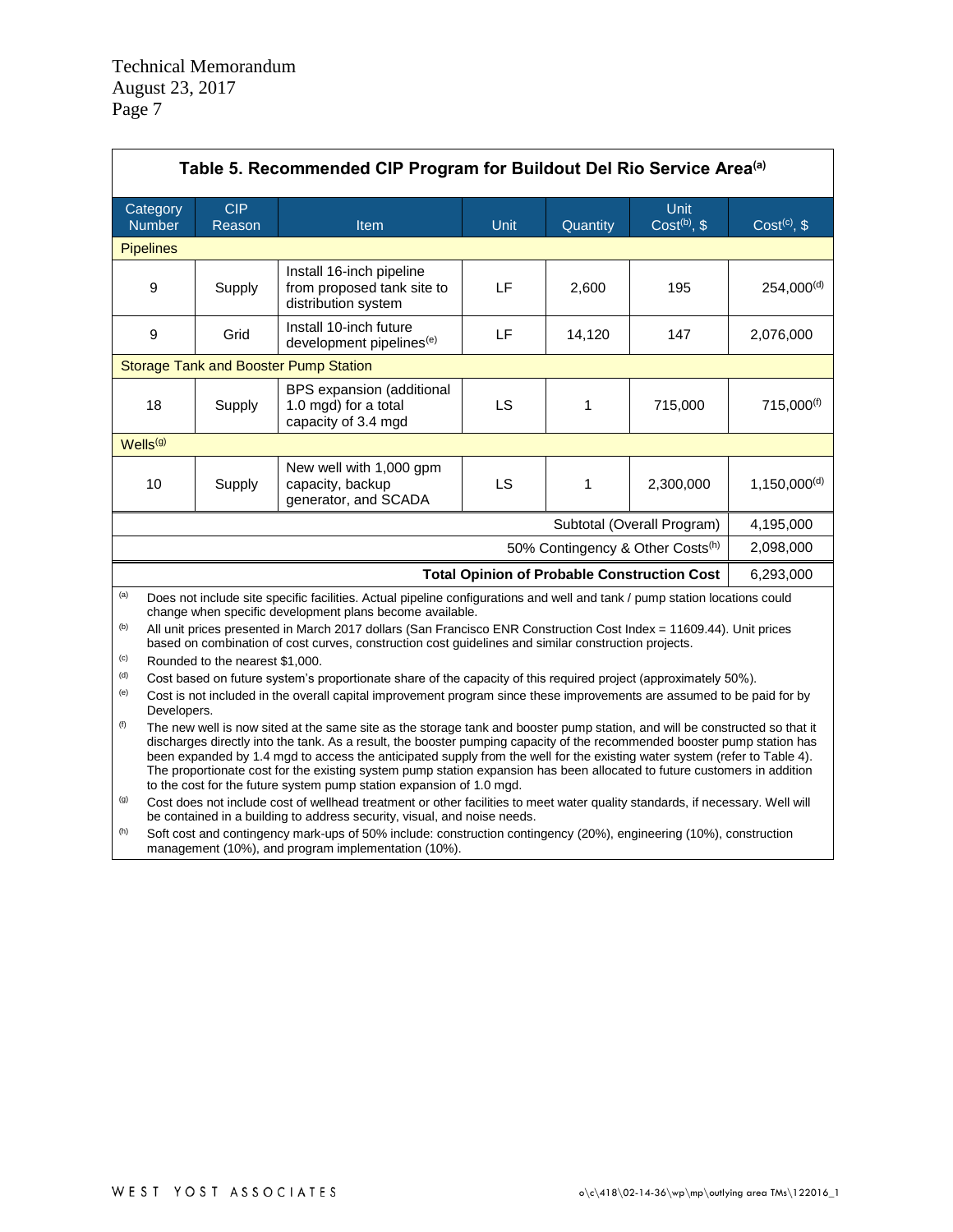The recommended capital improvements to serve the Del Rio service area are anticipated to cost approximately \$13.8M as detailed in Table 6. The capital costs are presented in March 2017 dollars at an Engineering News Record (ENR) construction cost index (CCI) of 11609.44 for San Francisco. These costs include a markup of 50 percent on the estimated construction cost to account for administration, design, and engineering costs and other factors. The costs for the facilities do not include costs for annual operation and maintenance, or costs for acquisition of pipeline right of ways.

To ensure adequate continued service for the Del Rio service area customers, the City should develop and implement a rehabilitation and replacement program for the service area's aging pipelines. The decision to repair or replace existing facilities should be based primarily on facility condition.

|                                                                                             | Cost, \$       |                       |              |
|---------------------------------------------------------------------------------------------|----------------|-----------------------|--------------|
| <b>CIP Project</b>                                                                          | Existing $(a)$ | Future <sup>(b)</sup> | <b>Total</b> |
| <b>Pipelines</b>                                                                            |                |                       |              |
| Install 8-inch pipelines along Carver Road between<br>Riveroaks Drive and Thunderbird Drive | 28,000         |                       | 28,000       |
| 12-inch diameter pipeline from Well 271 to existing<br>distribution system                  | 138,000        |                       | 138,000      |
| 16-inch diameter transmission pipeline                                                      | 254,000        | 254,000               | 508,000      |
| 10-inch future development pipelines                                                        |                | 2,076,000             | 2,076,000    |
| <b>Storage Tank and Booster Pump Station</b>                                                |                |                       |              |
| 0.23 MG storage tank                                                                        | 1,115,000      | 715,000               | 1,830,000    |
| BPS (3.4 mgd)                                                                               |                |                       |              |
| Well                                                                                        |                |                       |              |
| New well with 1,000 gpm capacity, backup generator, and<br><b>SCADA</b>                     | 1,150,000      | 1,150,000             | 2,300,000    |
| Replacement of Well 271 and backup generator                                                | 2,300,000      |                       | 2,300,000    |
| Subtotal (Overall Program)                                                                  | 4,985,000      | 4,195,000             | 9,180,000    |
| 50% Contingency & Other Costs                                                               | 2,493,000      | 2,098,000             | 4,591,000    |
| <b>Total Opinion of Probable Construction Cost</b>                                          | 7,478,000      | 6,293,000             | 13,771,000   |
| (a)<br>From Table 4.<br>(b)<br>From Table 5.                                                |                |                       |              |

#### Table 6. Summary of Recommended CIP Program for the Del Rio Service Area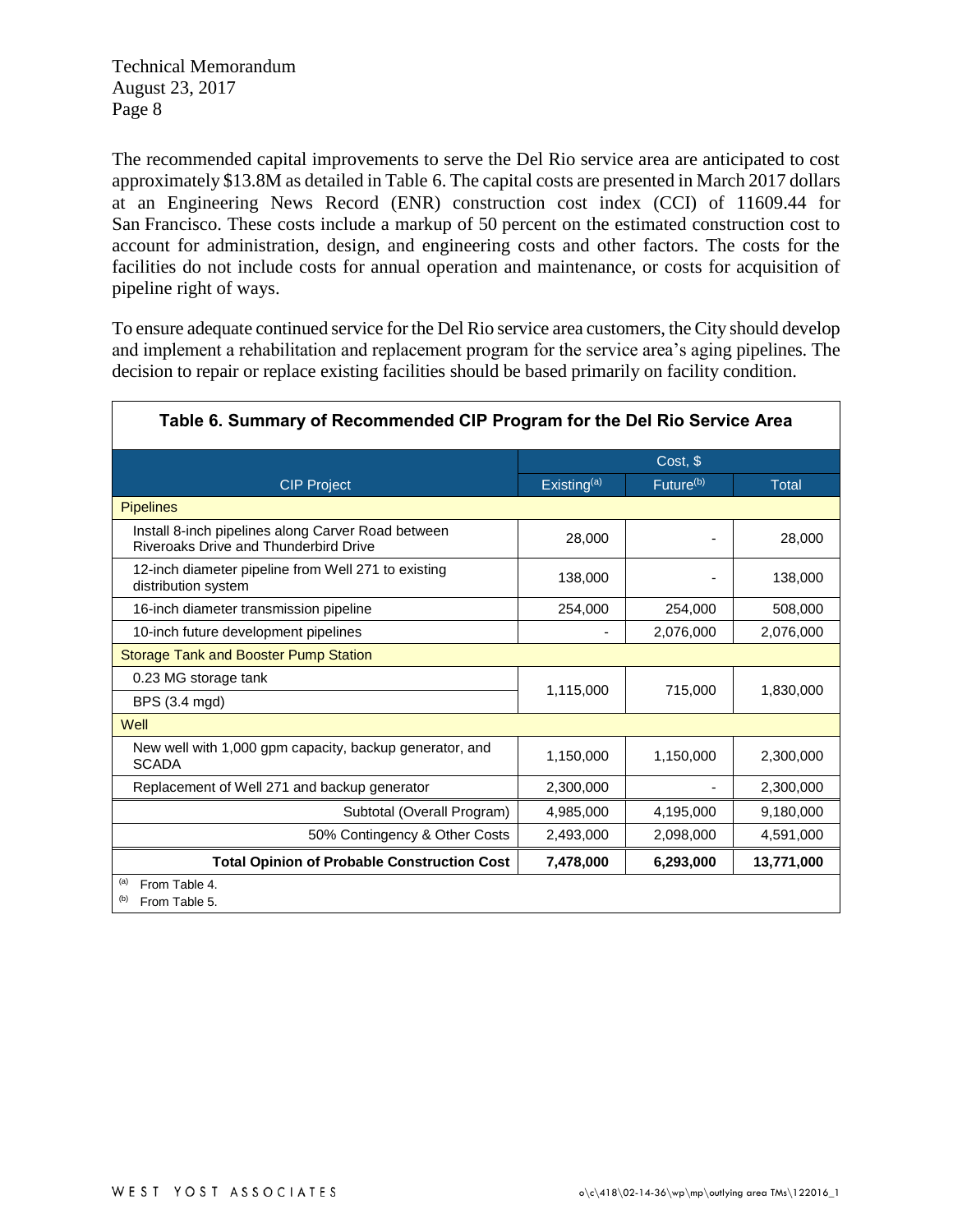

0 750 1,500

Scale in Feet

# **Symbology**



Existing Parcel Not Currently Served by City [<sup>--</sup>] Del Rio Service Area





# **FIGURE 1**

**City of Modesto Water Master Plan**

**DEL RIO EXISTING WATER SYSTEM**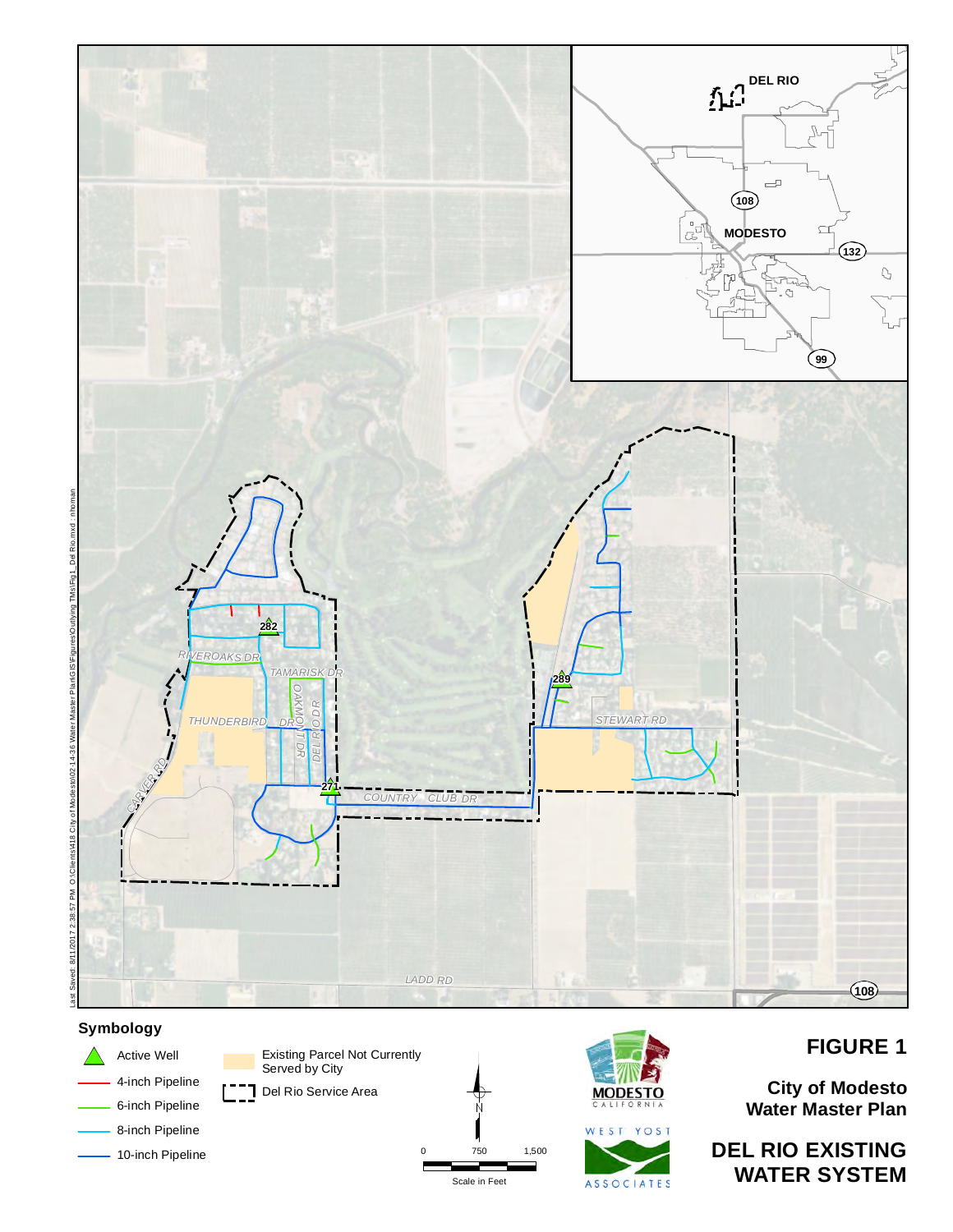

#### **Symbology**